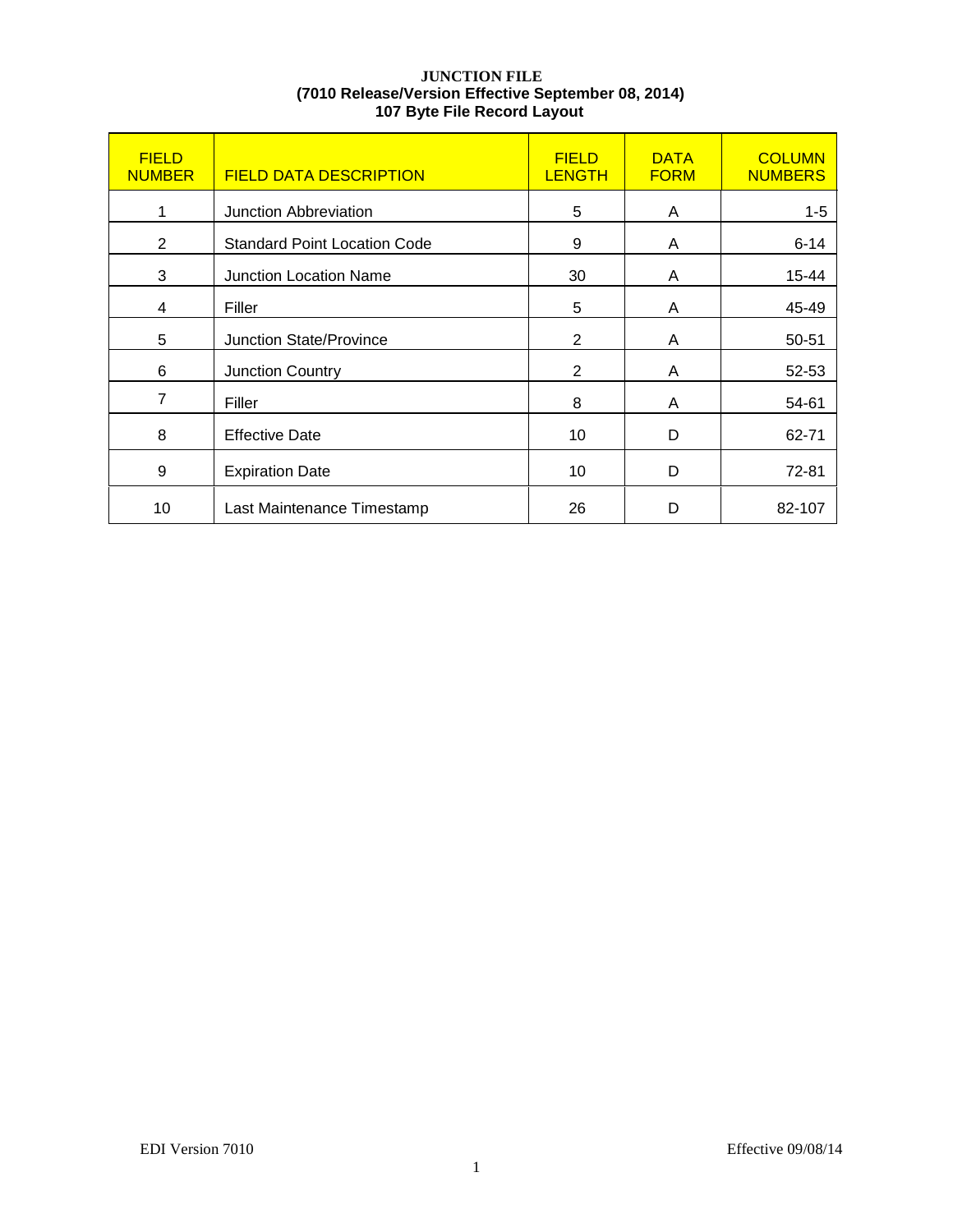- 1. Junction Abbreviation -- A unique five (5) character alphabetic code assigned to a junction location by the Railinc Business Services Department of the Association of American Railroads. This field is required and cannot be blank.
- 2. Standard Point Location Code -- The unique nine (9) digit Standard Point Location Code (SPLC) as assigned by the National Motor Freight Traffic Association (NMFTA). This field is required and cannot be blank.
- 3. Junction Location Name -- An up to thirty (30) character name of a junction location (i.e. name of the city in which this junction is found). If this field is blank, it is to be interpreted as "not yet assigned".
- 4. Filler -- five (5) characters
- 5. Junction State/Province -- A two (2) character postal abbreviation for the state or province as a part of the address where this junction is located. If this field is blank, it is to be interpreted as "not yet assigned".
- 6. Junction Country -- two (2) characters
- 7. Filler -- eight (8) characters
- 8. Effective Date -- A ten (10) character representation of the date that the data in this Junction record is in effect in the format CCYY-MM-DD. This field is required and cannot be left blank.
- 9. Expiration Date -- A ten (10) character representation of the date that the data in this Junction record is to expire in the format CCYY-MM-DD. If blank, assume that the Junction is currently effective.

10. Last Maintenance Timestamp-- A twenty-six (26) character date and time stamp indicating when the update was applied to the central site IRF MARK system. This field cannot be blank.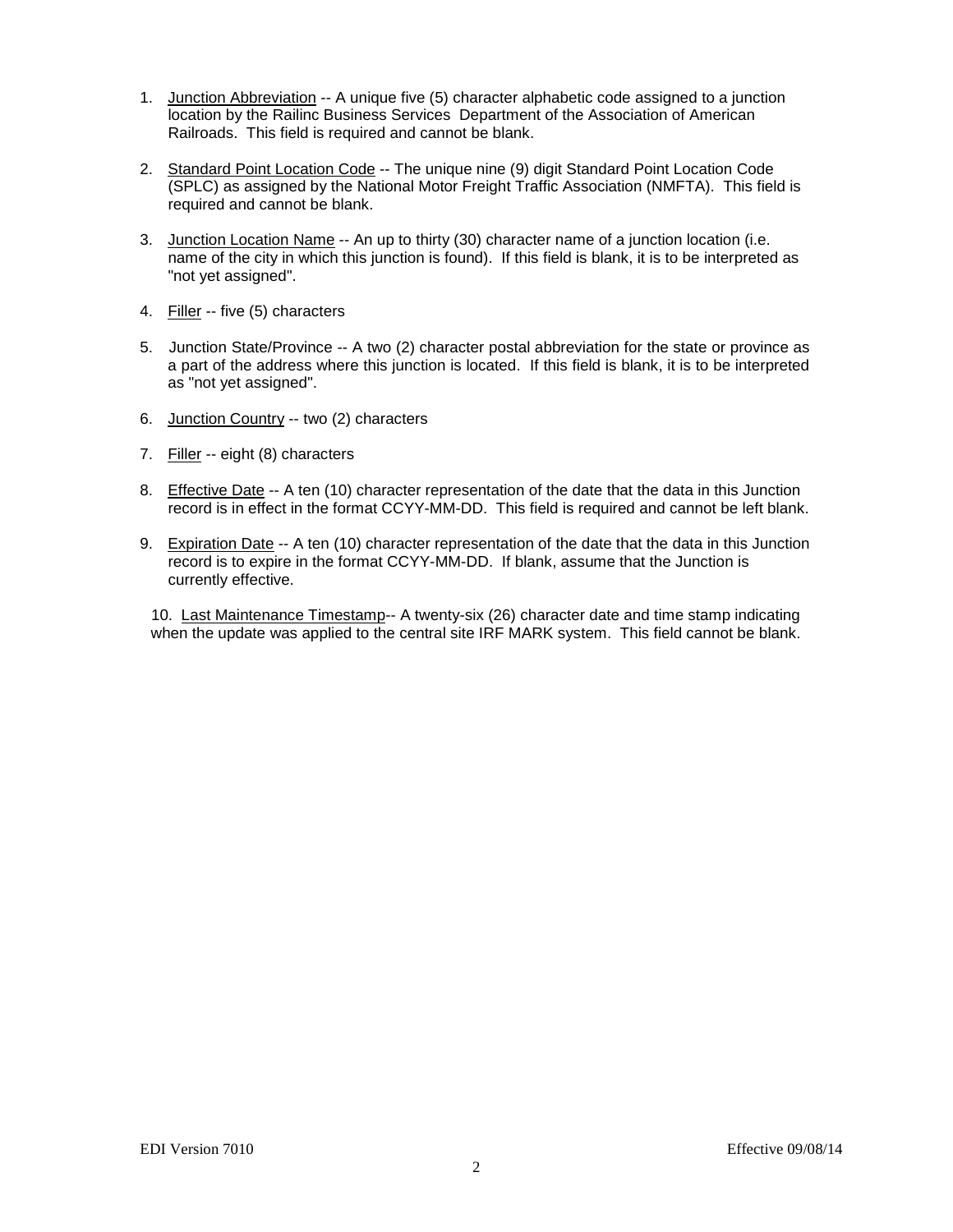## **JUNCTION INTERCHANGE FILE (7010 Release/Version Effective September 08, 2014) 100 Byte File Record Layout**

| <b>FIELD</b><br><b>NUMBER</b> | <b>FIELD DATA DESCRIPTION</b>   | <b>FIELD</b><br><b>LENGTH</b> | <b>DATA</b><br><b>FORM</b> | <b>COLUMN</b><br><b>NUMBERS</b> |
|-------------------------------|---------------------------------|-------------------------------|----------------------------|---------------------------------|
| 1                             | Junction Abbreviation           | 5                             | A                          | $1 - 5$                         |
| $\overline{2}$                | Interchanging Carrier #1        | 4                             | A                          | $6-9$                           |
| 3                             | CSM Station FSAC #1             | 5                             | A                          | $10 - 14$                       |
| 4                             | Interchanging Carrier #2        | 4                             | Α                          | $15 - 18$                       |
| 5                             | <b>CSM Station FSAC# 2</b>      | 5                             | Α                          | 19-23                           |
| 6                             | <b>Effective Date</b>           | 10                            | D                          | 24-33                           |
| $\overline{7}$                | <b>Expiration Date</b>          | 10                            | D                          | 34-43                           |
| 8                             | Interchange Type                | 1                             | A                          | 44                              |
| 9                             | Reporting Carrier #1            | 4                             | A                          | 45-48                           |
| 10                            | Reporting Carrier #2            | 4                             | A                          | 49-52                           |
| 11                            | Last Maintenance Timestamp      | 26                            | A                          | 53-78                           |
| 12                            | Delivery Only Flag              | 1                             | A                          | 79                              |
| 13                            | <b>Inhibit Junction Advices</b> | 1                             | A                          | 80                              |
| 14                            | Filler                          | 20                            | Α                          | 81-100                          |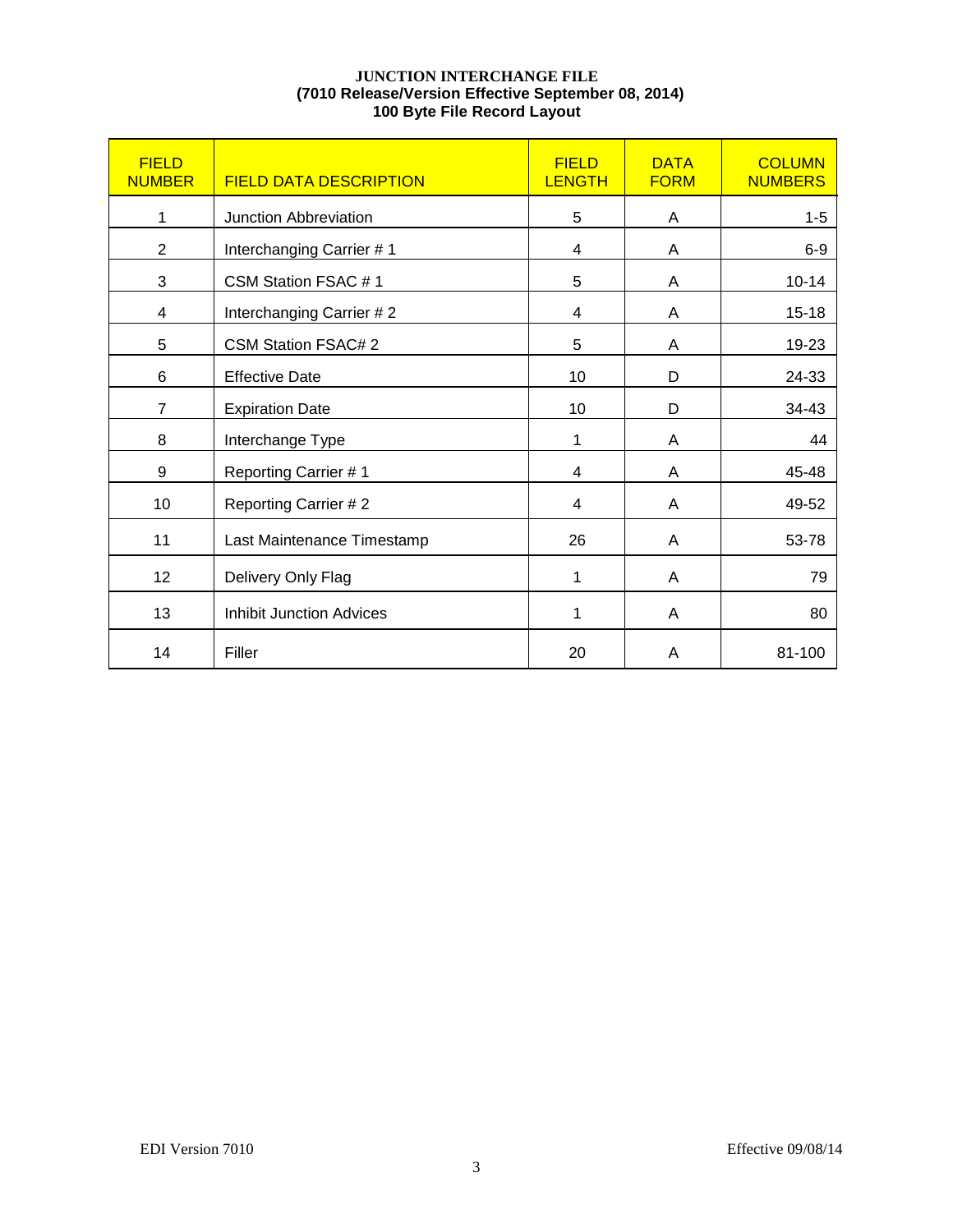- 1 Junction Abbreviation -- A unique five (5) character alphabetic code assigned to a junction location by the Railinc Business Services Department of the Association of American Railroads. This field is required and cannot be blank.
- 2 Interchanging Carrier # 1 -- A four (4) character Standard Carrier Alpha Code (SCAC) assigned to one company (railroad) involved in this Interchange by the National Motor Freight Traffic Association (NMFTA). This field is required and cannot be blank.
- 3 CSM Station FSAC # 1 -- A five (5) digit Freight Station Accounting Code (FSAC) assigned by Carrier Identifier #1 to uniquely identify a station as reported in the Centralized Station Master (CSM) file maintained by the Railinc Business Services Department of the Association of American Railroads that represents the station at which this Interchange occurs. When this field is required, as per the *Summary of Interchange Types*, it cannot be left blank.
- 4 Interchanging Carrier # 2 -- A four (4) character Standard Carrier Alpha Code (SCAC) assigned to one company (railroad) involved in this interchange by the National Freight Traffic Association (NMFTA). This field is required and cannot be left blank.
- 5 CSM Station FSAC # 2 -- A five (5) digit Freight Station Accounting Code (FSAC) assigned by Carrier Identifier #2 to uniquely identify a station as reported in the Centralized Station Master (CSM) file maintained by the Railinc Business Services Department of the Association of American Railroads that represents the station at which this Interchange occurs. When this field is required, as per the *Summary of Interchange Types*, it cannot be left blank.
- 6 Effective Date -- A ten (10) character representation of the date that the data in this Junction record is in effect in the format CCYY-MM-DD. This field is required and cannot be left blank.
- 7 Expiration Date -- A ten (10) character representation of the date that the data in this Junction record is to expire in the format CCYY-MM-DD. If blank, assume that the Junction is currently effective.
- 8 Interchange Type -- A one (1) character alphabetic field used to indicate the type of Interchange traffic expected. This field is required and cannot be left blank. The currently acceptable entries in this field are:
	- C Indirect Haulage Indirect Rail-to-or-from-Rail
	- E End of Train Device Direct Rail-to-or-from-Other (non-rail)-Transportation-Mode
	- I Joint Motor-Rail Direct Revenue Only Joint Motor-Rail Movements
	- J Joint Industry Only Direct Rail-to-or-from-Rail (for operating & NOT for revenue purposes)
	- N Normal Direct Rail-to-or-from-Rail (for BOTH revenue & operating purposes)
	- O Operating Only Direct Rail-to-or-from-Rail (for operating & NOT for revenue purposes)
	- P Per Diem Relief Direct Rail-to-or-from-Intermodal Storage
	- R Rubber Indirect Rail-to-or-from -Owner or Rail-to-or-from-Rail via drayman
	- S Shop Direct Rail-to-or-from-Show or TTX-to-or-from-Shop
	- V Revenue Only Direct Rail-to-or-from-Rail (for revenue & NOT for operating purposes)
	- W Water Direct Rail-to-or-from-Water Carrier
- 9 Reporting Carrier # 1 -- A four (4) character Standard Carrier Alpha Code (SCAC) assigned to one company (railroad) by the National Freight Traffic Association (NMFTA). This SCAC indicates the company (railroad) that is authorized by Carrier Identifier # 1 (field 2 above) to report interchanges to and receive interchange advices from the TRAIN-II system. This field is required and cannot be left blank.
- 10 Reporting Carrier # 2 -- A four (4) character Standard Carrier Alpha Code (SCAC) assigned to one company (railroad) by the National Freight Traffic Association (NMFTA). This SCAC indicates the company (railroad) that is authorized by Carrier Identifier # 2 (field 4 above) to report interchanges to and receive interchange advices from the TRAIN-II system. This field is required and cannot be left blank.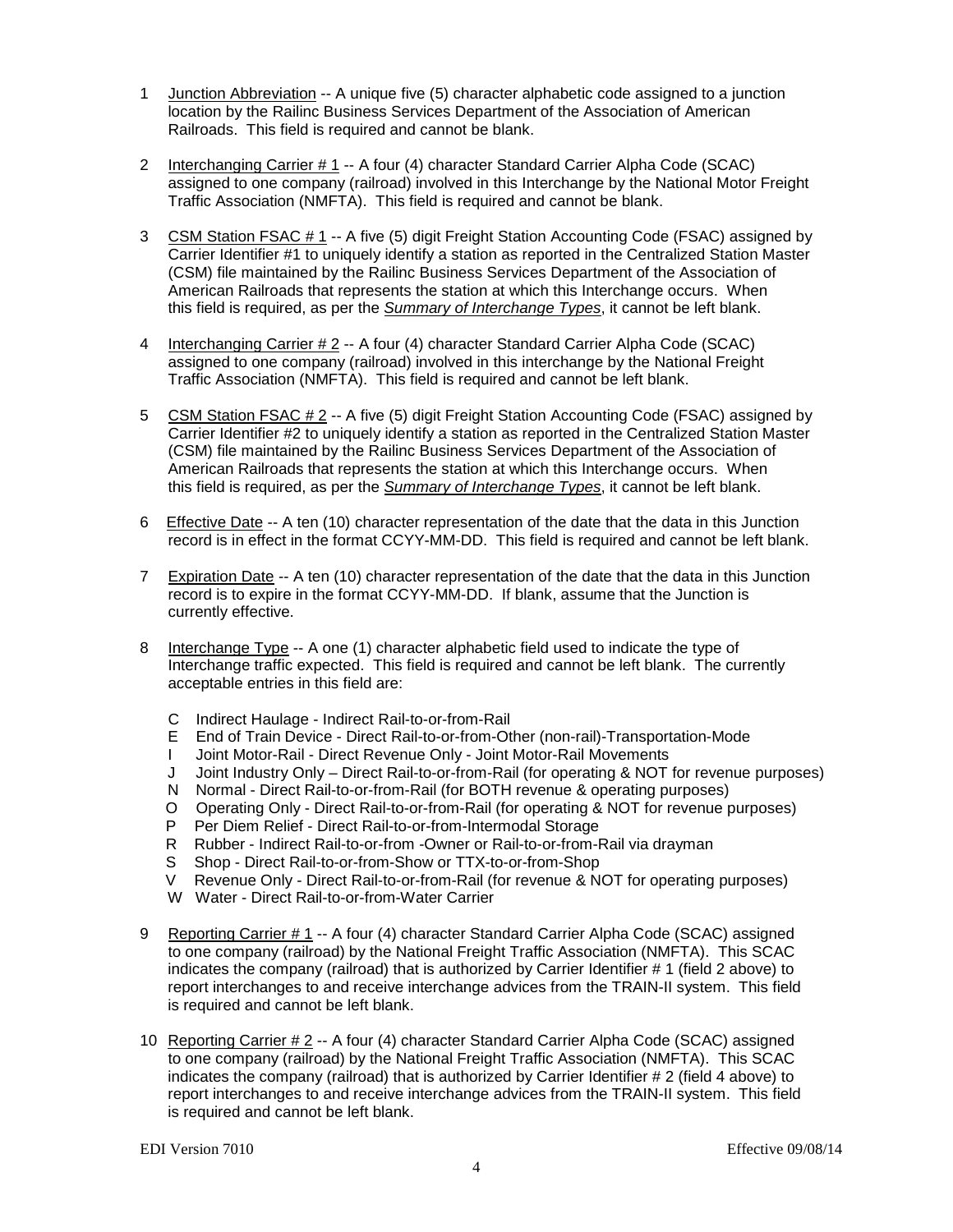- 11 Last Maintenance Timestamp -- A twenty-six (26) character date and time stamp indicating when the update was applied to the central site IRF Junction system. This field cannot be left blank.
- 12 Delivery Only Flag --This special TRAIN-II code is used when the INTERCHANGE participants want to report on delivery only to TRAIN-II and any report of a receipt would be rejected by TRAIN-II. *The default value for this information is N (no).* When the DELIVERY ONLY FLAG is set to Y (yes), then both REPORTING CARRIERs must be different; one-road reporting is not allowed.

**Please be advised that setting the DELIVERY ONLY FLAG to Y (yes) carries significant implications and should not be used unless you fully understand these implications.** A full description of those implications is beyond the scope of this document; please contact the TRAIN-II Project Leader at the AAR at (202) 639-2581 with any questions you have regarding the implications of this flag in TRAIN-II.

13 Inhibit Junction Advices --This special TRAIN-II code is used when the INTERCHANGE participants want TRAIN-II to NOT send notice of an INTERCHANGE when it is requested by an equipment owner for INTERCHANGES that occur between these two carriers at this JUNCTION location. *The default value for this information is N (no).*

**Please be advised that setting the Inhibit Junction Advices to Y (yes) carries significant implications and should not be used unless you fully understand these implications.** A full description of those implications is beyond the scope of this document; please contact the TRAIN-II Project Leader at the AAR at (202) 639-2581 with any questions you have regarding the implications of this flag in TRAIN-II.

14 Filler -- twenty (20) characters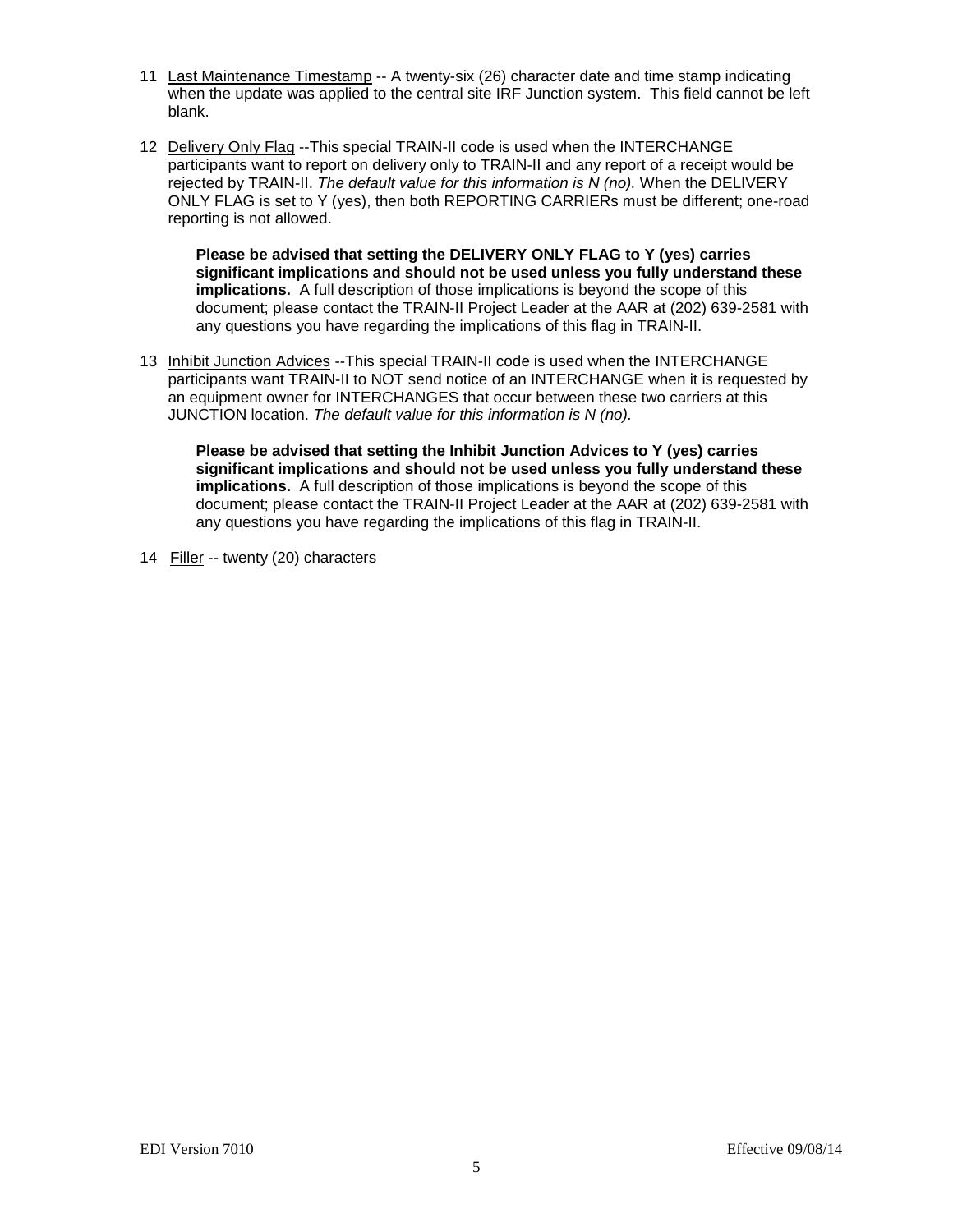## **JUNCTION SETTLEMENT / HANDLING CARRIER FILE (7010 Release/Version Effective September 08, 2014) 343 Byte File Record Layout**

| <b>FIELD</b><br><b>NUMBER</b> | <b>FIELD DATA DESCRIPTION</b>        | <b>FIELD</b><br><b>LENGTH</b> | <b>DATA</b><br><b>FORM</b> | <b>COLUMN</b><br><b>NUMBERS</b> |
|-------------------------------|--------------------------------------|-------------------------------|----------------------------|---------------------------------|
| 1                             | Junction Abbreviation                | 5                             | A                          | $1 - 5$                         |
| $\overline{2}$                | Carrier Identifier #1                | 4                             | Α                          | $6-9$                           |
| 3                             | Carrier Identifier #2                | 4                             | A                          | $10 - 13$                       |
| 4                             | Carrier #1 Jct Settlement Role       | $\overline{2}$                | A                          | $14 - 15$                       |
| 5                             | Carrier # 2 Jct Settlement Role      | $\overline{2}$                | A                          | $16 - 17$                       |
| 6                             | <b>Effective Date</b>                | 10                            | D                          | 18-27                           |
| $\overline{7}$                | <b>Expiration Date</b>               | 10                            | D                          | 28-37                           |
| 8                             | Last Maintenance Timestamp           | 26                            | D                          | 38-63                           |
| 9                             | Commodity Code Range From            | $\overline{7}$                | A                          | 64-70                           |
| 10                            | <b>Commodity Code Range To</b>       | $\overline{7}$                | A                          | $71 - 77$                       |
| 11                            | <b>Additional Commodity Ranges</b>   | 266                           | A                          | 78-343                          |
| 1                             | <b>Handling Carrier Abbreviation</b> | 5                             | Α                          | $1 - 5$                         |
| $\overline{2}$                | Carrier Identifier #1                | $\overline{\mathbf{4}}$       | A                          | $6 - 9$                         |
| 3                             | Carrier Identifier #2                | $\overline{\mathbf{4}}$       | A                          | $10 - 13$                       |
| $\overline{\mathbf{4}}$       | Carrier # 1 HX Settlement Role       | $\overline{2}$                | A                          | $14 - 15$                       |
| 5                             | Carrier # 2 HX Settlement Role       | $\overline{2}$                | Α                          | $16 - 17$                       |
| 6                             | <b>Effective Date</b>                | 10                            | D                          | 18-27                           |
| $\overline{7}$                | <b>Expiration Date</b>               | 10                            | D                          | 28-37                           |
| 8                             | Last Maintenance Timestamp           | 26                            | D                          | 38-63                           |
| 9                             | Filler                               | 280                           | A                          | 64-343                          |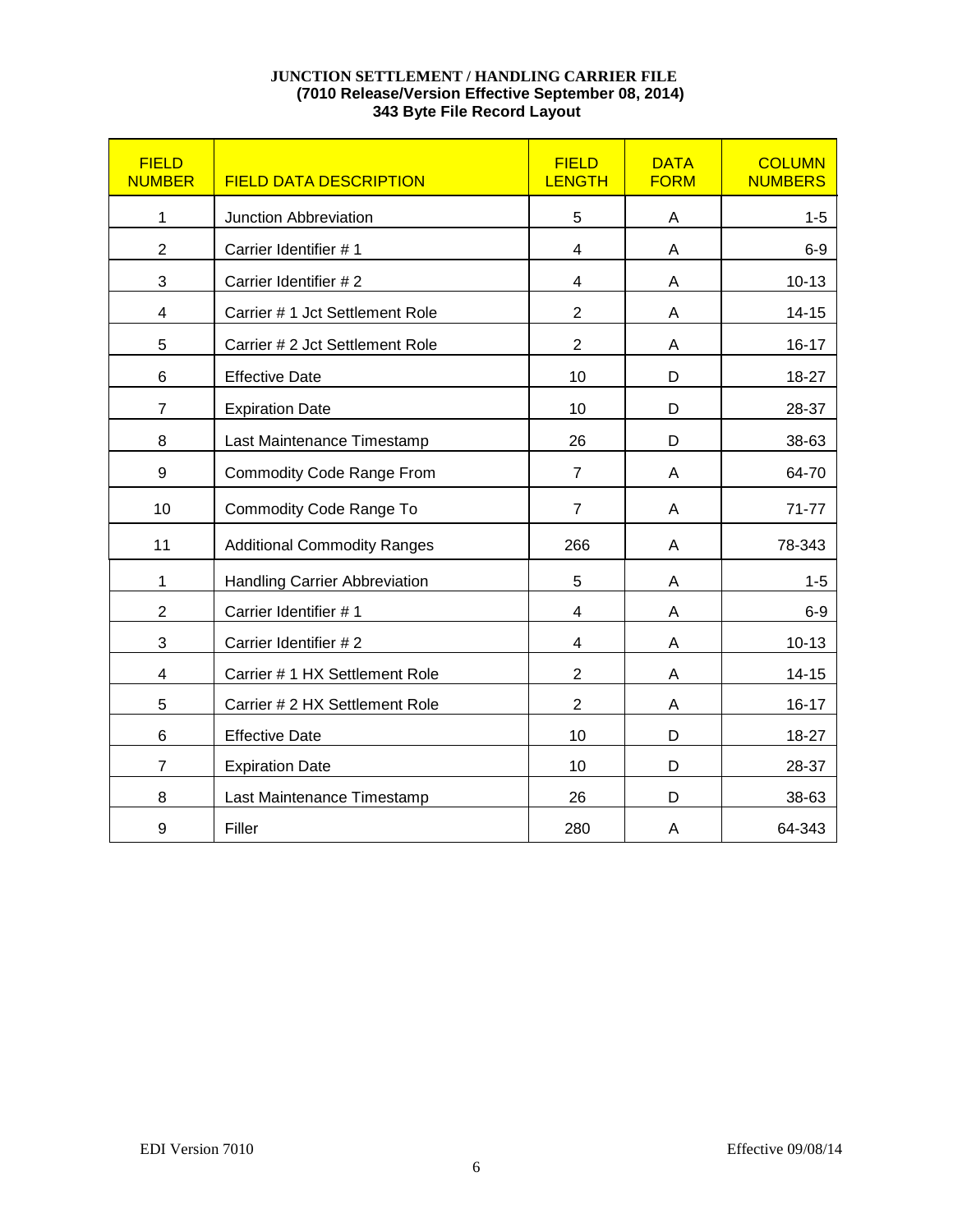- 1 Junction Abbreviation -- A unique five (5) character alphabetic code assigned to a junction location by the Railinc Business Services Department of the Association of American Railroads. This field is required and cannot be blank.
- 2 Carrier Identifier # 1 -- A four (4) character Standard Carrier Alpha Code (SCAC) assigned to one company (railroad) by the National Motor Freight Traffic Association (NMFTA) and involved in this Junction Settlement agreement. This carrier is the FROM carrier in a route. This field is required and cannot be blank.
- 3. Carrier Identifier # 2 -- A four (4) character Standard Carrier Alpha Code (SCAC) assigned to one company (railroad) by the National Motor Freight Traffic Association (NMFTA) and involved in this Junction Settlement agreement. This carrier is the TO carrier in a route. This field is required and cannot be blank.
- 4. Carrier # 1 Jct Settlement Role -- A two (2) character code to indicate the role being played by Carrier Identifier # 1 in the Junction Settlement arrangement. Acceptable entries are JS for Junction Settlement or LH for Line Haul.
- 5. Carrier # 2 Jct Settlement Role -- A two (2) character code to indicate the role being played by Carrier Identifier # 2 in the Junction Settlement arrangement. Acceptable entries are JS for Junction Settlement or LH for Line Haul.
- 6. Effective Date -- A ten (10) character representation of the date that the data in this Junction Settlement record is to expire in the format CCYY-MM-DD. This field is required and cannot be left blank.
- 7. Expiration Date -- A ten (10) character representation of the date that the data in this Junction Settlement record is in effect in the format CCYY-MM-DD. If blank, assume that the Junction Settlement agreement is currently effective.
- 8. Last Maintenance Timestamp -- A twenty-six (26) character date and time stamp indicating when the update was applied to the central site IRF Junction system. This field cannot be left blank.
- 9. Commodity Code Range From -- A seven (7) digit Standard Transportation Commodity Code (STCC) number that indicates the lowest STCC number in the range from this number to the Commodity Code Range To STCC number (next field) for which this Junction Settlement agreement is in effect. If this field is left blank, field 10 must also be left blank. Interpret a blank field as No Commodity Restrictions are in effect for this Junction Settlement agreement.
- 10. Commodity Code Range To -- A seven (7) digit Standard Transportation Commodity Code (STCC) number that indicates the highest STCC number in the range from the Commodity Code (previous field) STCC number to this STCC number for which this Junction Settlement agreement is in effect. This field must be blank if field 9 is blank, and this field must not be blank if field 9 is not blank.
- 11. Additional Commodity Ranges -- This field is used to accommodate additional Standard Transportation Commodity Code (STCC) Ranges (see fields 9 & 10 above) for which this Junction Settlement agreement is in effect. This field provides space for nineteen (19) STCC ranges of 14 digits each (266 characters maximum).

Each STCC range consists of 14 digits; a seven (7) digit Commodity Code Range From number followed by a seven (7) digit Commodity Code Range To STCC number. This field can be partially or completely left blank depending upon the Junction Settlement agreement between the two carriers.

No entries should be made in this field until fields 9 & 10 (above) are used. Entries in this field must be in sets of 14 digits.